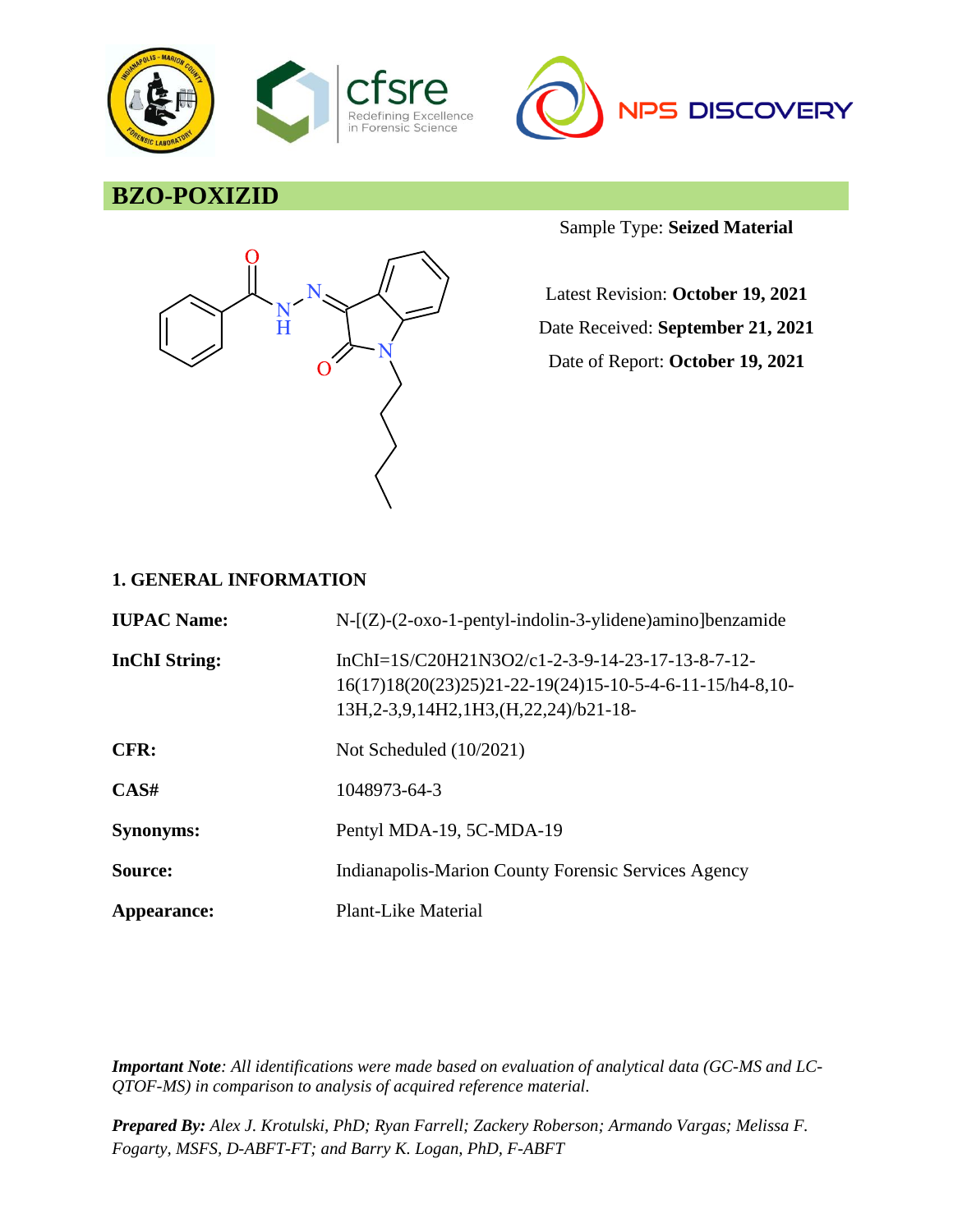### **2. CHEMICAL AND PHYSICAL DATA**

### **2.1 CHEMICAL DATA**

| Form | <b>Chemical</b>      | <b>Molecular</b> | <b>Molecular Ion</b> | <b>Exact Mass</b> |
|------|----------------------|------------------|----------------------|-------------------|
|      | Formula              | Weight           | $\mathbf{[M^{+}]}$   | $[M+H]^{+}$       |
| Base | $C_{20}H_{21}N_3O_2$ | 335.4            | 335                  | 336.1707          |

### **3. BRIEF DESCRIPTION**

BZO-POXIZID is classified as a synthetic cannabinoid. Synthetic cannabinoids have been reported to cause psychoactive effects similar to delta-9-tetrahydrocannabinol (THC). Synthetic cannabinoids have caused adverse events, including deaths, as described in the literature. Closely related analogue BZO-HEXOXIZID (MDA 19) was synthesized and studied in the late 2000's by scientists at the University of Texas M. D. Anderson Cancer Center.<sup>1,2,3</sup> BZO-HEXOXIZID is reported to be a potent and selective cannabinoid receptor  $2$  (CB<sub>2</sub>) agonist. Several closely related analogues make up this new generation of synthetic cannabinoids, some of which have been studied and reported.3,4 Scientists at Cayman Chemical and the CFSRE developed a new naming convention for this subclass, calling these new drugs the "OXIZIDs".<sup>5</sup> OXIZID represents the core/linker region of this new synthetic cannabinoid structure. The OXIZID subclass recently emerged among the recreation drug supply internationally, seemingly as replacements after a synthetic cannabinoid class-wide ban implemented by China in July 2021 which included most traditional indole and indazole structural scaffolds. To date, multiple OXIZID analogues have been identified worldwide, most of which are unstudied with pharmacological and human effects undetermined. Currently, no analogues of the OXIZID subclass are scheduled substances in the United States.

| <b>BZO-HEXOXIZID</b>                                             | <b>BZO-POXIZID</b>                                                | 5F-BZO-POXIZID                                                                                        |
|------------------------------------------------------------------|-------------------------------------------------------------------|-------------------------------------------------------------------------------------------------------|
|                                                                  |                                                                   |                                                                                                       |
| $(Z)$ -N'- $(1$ -HEXyl-2-OXoIndolin-<br>3-ylidene)BenZOhydraZIDe | $(Z)$ -N'- $(1-$ Pentyl-2-OXoIndolin-<br>3-ylidene)BenZOhydraZIDe | $(Z)$ - $N'$ - $(1$ - $(5$ -FluoroPentyl-2-<br><b>OX</b> oIndolin-3-ylidene)<br><b>BenZOhydraZIDe</b> |
| Name: <b>BZO-HEXOXIZID</b>                                       | Name: <b>BZO-POXIZID</b>                                          | Name: 5F-BZO-POXIZID                                                                                  |
| Synonyms: MDA-19,<br><b>MDA19, MDA19</b>                         | Synonyms: 5C-MDA-19,<br><b>MDA-19 pentyl analogue</b>             | Synonyms: 5F-MDA-19,<br><b>MDA-19 5-fluoropentyl analogue</b>                                         |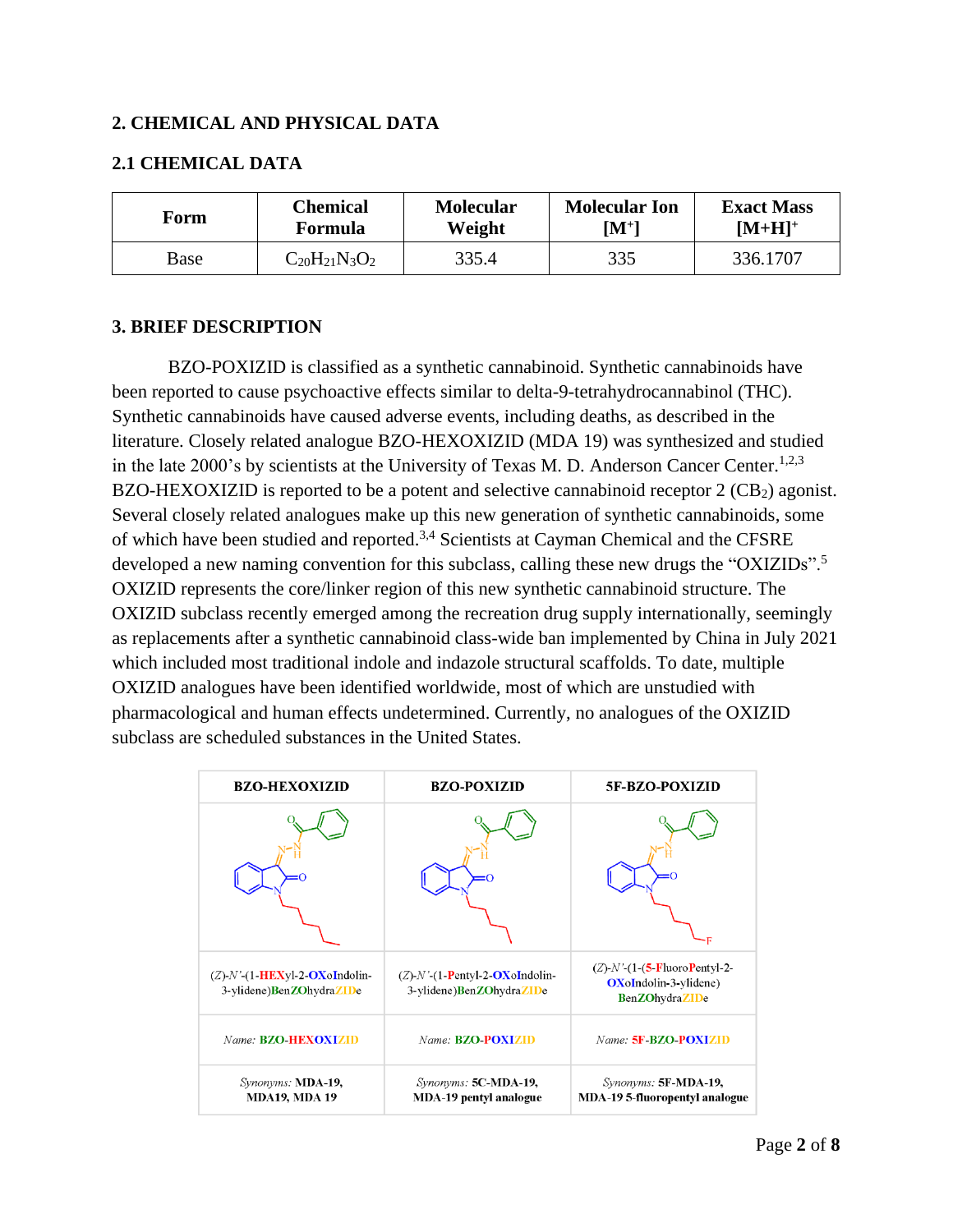## **4. ADDITIONAL RESOURCES**

- 1. Attala MN, Daiz P. (2009) Patent WO2009012227A1. Hydrazone Modulators of Cannabinoid Receptors.<https://patents.google.com/patent/US20180200225A1/en>
- 2. Xu JJ, Diaz P, Astruc-Diaz F, Craig S, Munoz E, Naguib M. (2010) Pharmacological characterization of a novel cannabinoid ligand, MDA19, for treatment of neuropathic pain. *Anesthesia and Analgesia*. 111, 99–109. <https://pubmed.ncbi.nlm.nih.gov/20522703/>
- 3. Diaz P, Xu J, Astruc-Diaz F, Pan H, Brown DL, Naguib M. (2008) Design and Synthesis of a Novel Series of N-Alkyl Isatin Acylhydrazone Derivatives that Act as Selective Cannabinoid Receptor 2 Agonist for the Treatment of Neuropathic Pain. *J. Med. Chem*. 2008, 51, 4932–4947.<https://pubs.acs.org/doi/10.1021/jm8002203>
- 4. Diaz P, Phatak SS, Xu J, Astruc-Diaz F, Cavasotto CN, and Naguib M. (2009) 6-Methoxy-Nalkyl Isatin Acylhydrazone Derivatives as a Novel Series of Potent Selective Cannabinoid Receptor 2 Inverse Agonists: Design, Synthesis, and Binding Mode Prediction. *J. Med. Chem*. 52, 433–444.<https://pubs.acs.org/doi/10.1021/jm801353p>
- 5. Robert M. Schelkun, Alex J. Krotulski, Donna M. Iula, and Barry K. Logan. (2021) New Systematic Naming for Synthetic Cannabinoid "MDA-19" and Its Related Analogues: BZO-HEXOXIZID, 5F-BZO-POXIZID, and BZO-POXIZID. *Center for Forensic Science Research and Education*. [https://www.npsdiscovery.org/new-systematic-naming](https://www.npsdiscovery.org/new-systematic-naming-for-synthetic-cannabinoid-mda-19-and-its-related-analogues-bzo-hexoxizid-5f-bzo-poxizid-and-bzo-poxizid/)[for-synthetic-cannabinoid-mda-19-and-its-related-analogues-bzo-hexoxizid-5f-bzo](https://www.npsdiscovery.org/new-systematic-naming-for-synthetic-cannabinoid-mda-19-and-its-related-analogues-bzo-hexoxizid-5f-bzo-poxizid-and-bzo-poxizid/)[poxizid-and-bzo-poxizid/](https://www.npsdiscovery.org/new-systematic-naming-for-synthetic-cannabinoid-mda-19-and-its-related-analogues-bzo-hexoxizid-5f-bzo-poxizid-and-bzo-poxizid/)

<https://www.caymanchem.com/product/34795/bzo-poxizid>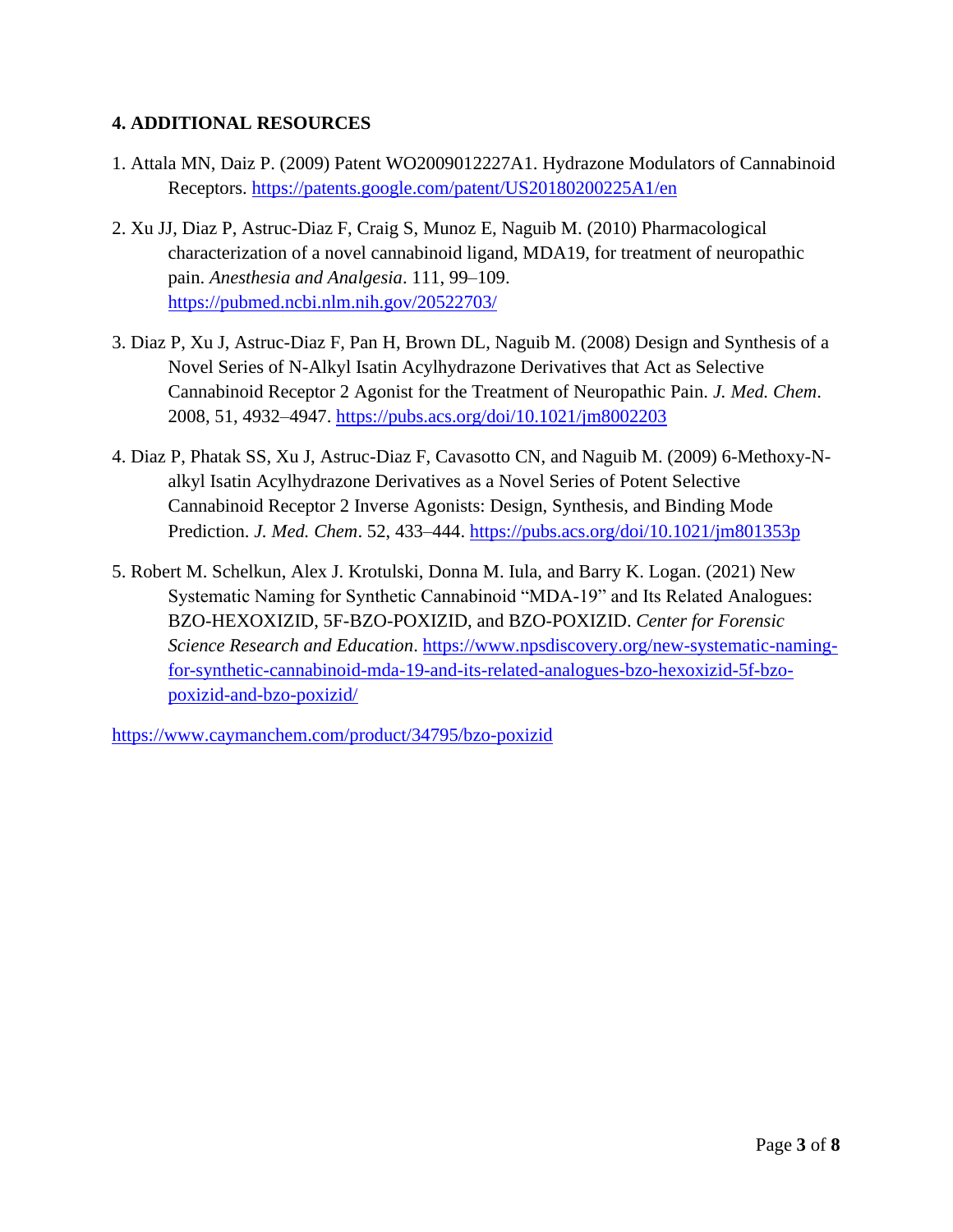# **5. QUALITATIVE DATA**

# **5.1 GAS CHROMATOGRAPHY MASS SPECTROMETRY (GC-MS)**

| <b>Testing Performed At:</b> | The Center for Forensic Science Research and Education at the<br>Fredric Rieders Family Foundation (Willow Grove, PA)                                                                                                                                                                                                                                      |
|------------------------------|------------------------------------------------------------------------------------------------------------------------------------------------------------------------------------------------------------------------------------------------------------------------------------------------------------------------------------------------------------|
| <b>Sample Preparation:</b>   | Dilution in methanol (Indianapolis-Marion County Forensic<br>Services Agency)                                                                                                                                                                                                                                                                              |
| <b>Instrument:</b>           | Agilent 5975 Series GC/MSD System                                                                                                                                                                                                                                                                                                                          |
| Column:                      | Agilent J&W DB-1 $(12 \text{ m x } 200 \text{ µm x } 0.33 \text{ µm})$                                                                                                                                                                                                                                                                                     |
| <b>Carrier Gas:</b>          | Helium (Flow: $1.46$ mL/min)                                                                                                                                                                                                                                                                                                                               |
| <b>Temperatures:</b>         | Injection Port: 265 °C                                                                                                                                                                                                                                                                                                                                     |
|                              | Transfer Line: 300 °C                                                                                                                                                                                                                                                                                                                                      |
|                              | MS Source: 230 °C                                                                                                                                                                                                                                                                                                                                          |
|                              | MS Quad: 150 °C                                                                                                                                                                                                                                                                                                                                            |
|                              | Oven Program: 50 °C for 0 min, 30 °C/min to 340 °C for 2.3 min                                                                                                                                                                                                                                                                                             |
| <b>Injection Parameters:</b> | <b>Injection Type: Splitless</b>                                                                                                                                                                                                                                                                                                                           |
|                              | Injection Volume: 1 µL                                                                                                                                                                                                                                                                                                                                     |
| <b>MS Parameters:</b>        | Mass Scan Range: 40-550 m/z                                                                                                                                                                                                                                                                                                                                |
|                              | Threshold: 250                                                                                                                                                                                                                                                                                                                                             |
| <b>Retention Time:</b>       | 8.52 min                                                                                                                                                                                                                                                                                                                                                   |
| <b>Standard Comparison:</b>  | Reference material for BZO-POXIZID (Batch: 0625210-2) was<br>purchased from Cayman Chemical (Ann Arbor, MI, USA).<br>Analysis of this standard resulted in positive identification of the<br>analyte in the exhibit as BZO-POXIZID based on retention time<br>(8.64 min) and mass spectral data.<br>(https://www.caymanchem.com/product/34795/bzo-poxizid) |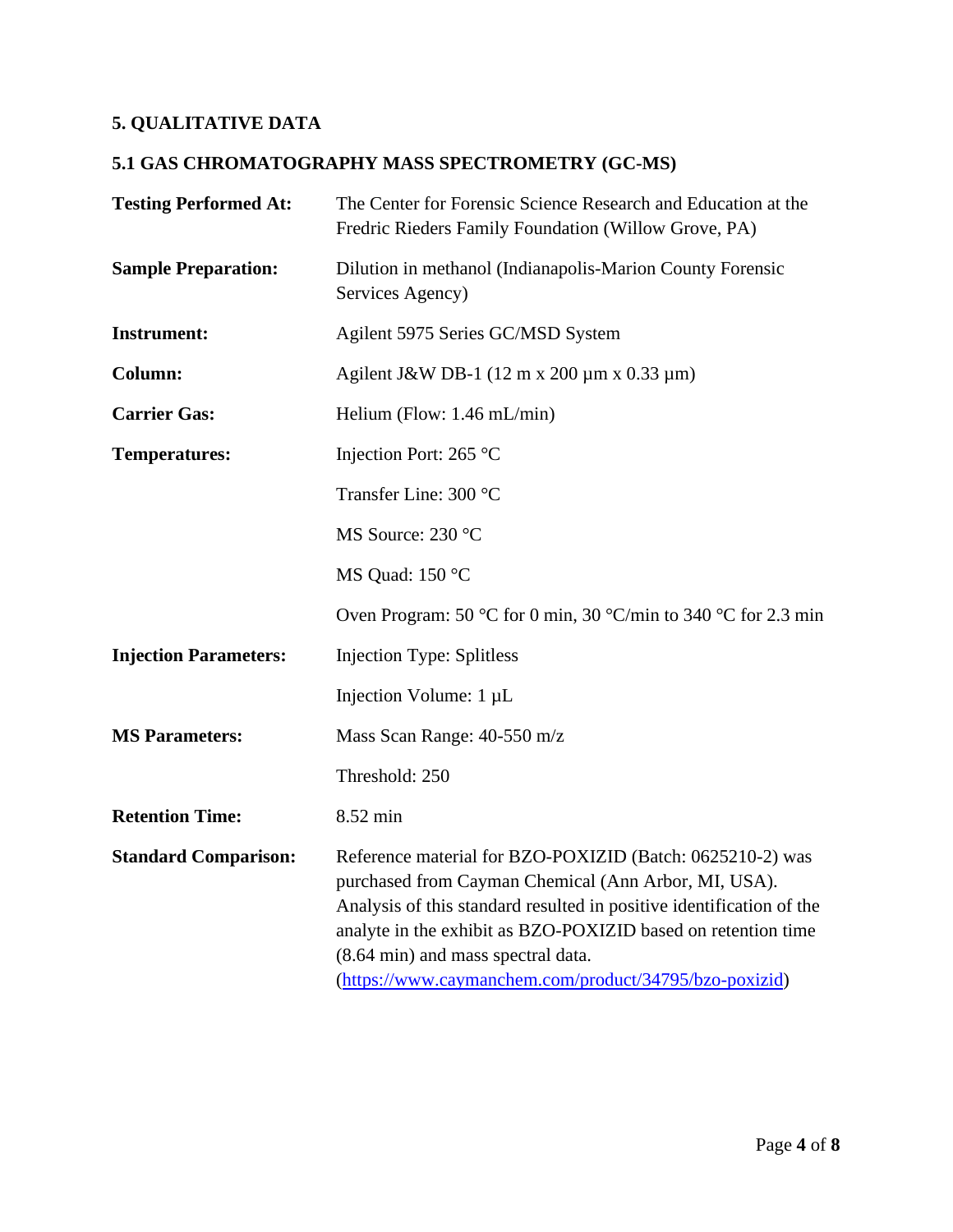

### **Chromatogram: BZO-POXIZID**

*Additional peaks in chromatogram: internal standards (3.09 and 5.73 mins)*



**EI (70 eV) Mass Spectrum: BZO-POXIZID**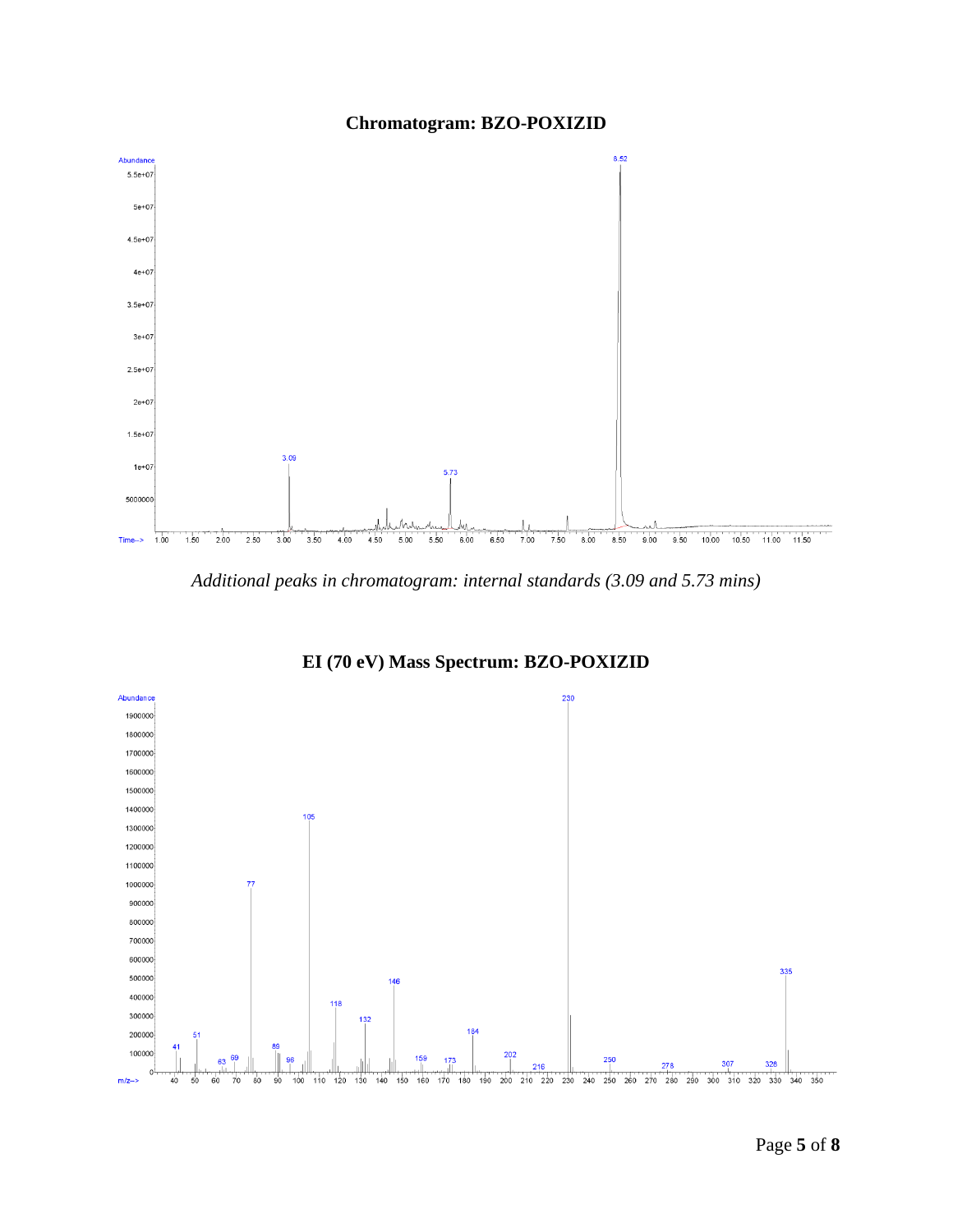## **5.2 LIQUID CHROMATOGRAPHY QUADRUPOLE TIME OF FLIGHT MASS SPECTROMETRY (LC-QTOF)**

| <b>Testing Performed At:</b> | The Center for Forensic Science Research and Education at the<br>Fredric Rieders Family Foundation (Willow Grove, PA)                                                                                                                                                                                                                                       |
|------------------------------|-------------------------------------------------------------------------------------------------------------------------------------------------------------------------------------------------------------------------------------------------------------------------------------------------------------------------------------------------------------|
| <b>Sample Preparation:</b>   | Dilution in methanol (Indianapolis-Marion County Forensic<br>Services Agency) followed by 1:100 dilution of GC-MS sample in<br>mobile phase (CFSRE)                                                                                                                                                                                                         |
| <b>Instrument:</b>           | Sciex TripleTOF <sup>®</sup> 5600+, Shimadzu Nexera XR UHPLC                                                                                                                                                                                                                                                                                                |
| Column:                      | Phenomenex <sup>®</sup> Kinetex C18 (50 mm x 3.0 mm, 2.6 $\mu$ m)                                                                                                                                                                                                                                                                                           |
| <b>Mobile Phase:</b>         | A: Ammonium formate (10 mM, pH 3.0)                                                                                                                                                                                                                                                                                                                         |
|                              | B: Methanol/acetonitrile (50:50)                                                                                                                                                                                                                                                                                                                            |
|                              | Flow rate: 0.4 mL/min                                                                                                                                                                                                                                                                                                                                       |
| <b>Gradient:</b>             | Initial: 95A:5B; 5A:95B over 13 min; 95A:5B at 15.5 min                                                                                                                                                                                                                                                                                                     |
| <b>Temperatures:</b>         | Autosampler: 15 °C                                                                                                                                                                                                                                                                                                                                          |
|                              | Column Oven: 30 °C                                                                                                                                                                                                                                                                                                                                          |
|                              | Source Heater: 600 °C                                                                                                                                                                                                                                                                                                                                       |
| <b>Injection Parameters:</b> | Injection Volume: $10 \mu L$                                                                                                                                                                                                                                                                                                                                |
| <b>QTOF Parameters:</b>      | TOF MS Scan Range: 100-510 Da                                                                                                                                                                                                                                                                                                                               |
|                              | Precursor Isolation: SWATH <sup>®</sup> acquisition (27 windows)                                                                                                                                                                                                                                                                                            |
|                              | Fragmentation: Collison Energy Spread (35±15 eV)                                                                                                                                                                                                                                                                                                            |
|                              | MS/MS Scan Range: 50-510 Da                                                                                                                                                                                                                                                                                                                                 |
| <b>Retention Time:</b>       | 10.20 min                                                                                                                                                                                                                                                                                                                                                   |
| <b>Standard Comparison:</b>  | Reference material for BZO-POXIZID (Batch: 0625210-2) was<br>purchased from Cayman Chemical (Ann Arbor, MI, USA).<br>Analysis of this standard resulted in positive identification of the<br>analyte in the exhibit as BZO-POXIZID based on retention time<br>(10.21 min) and mass spectral data.<br>(https://www.caymanchem.com/product/34795/bzo-poxizid) |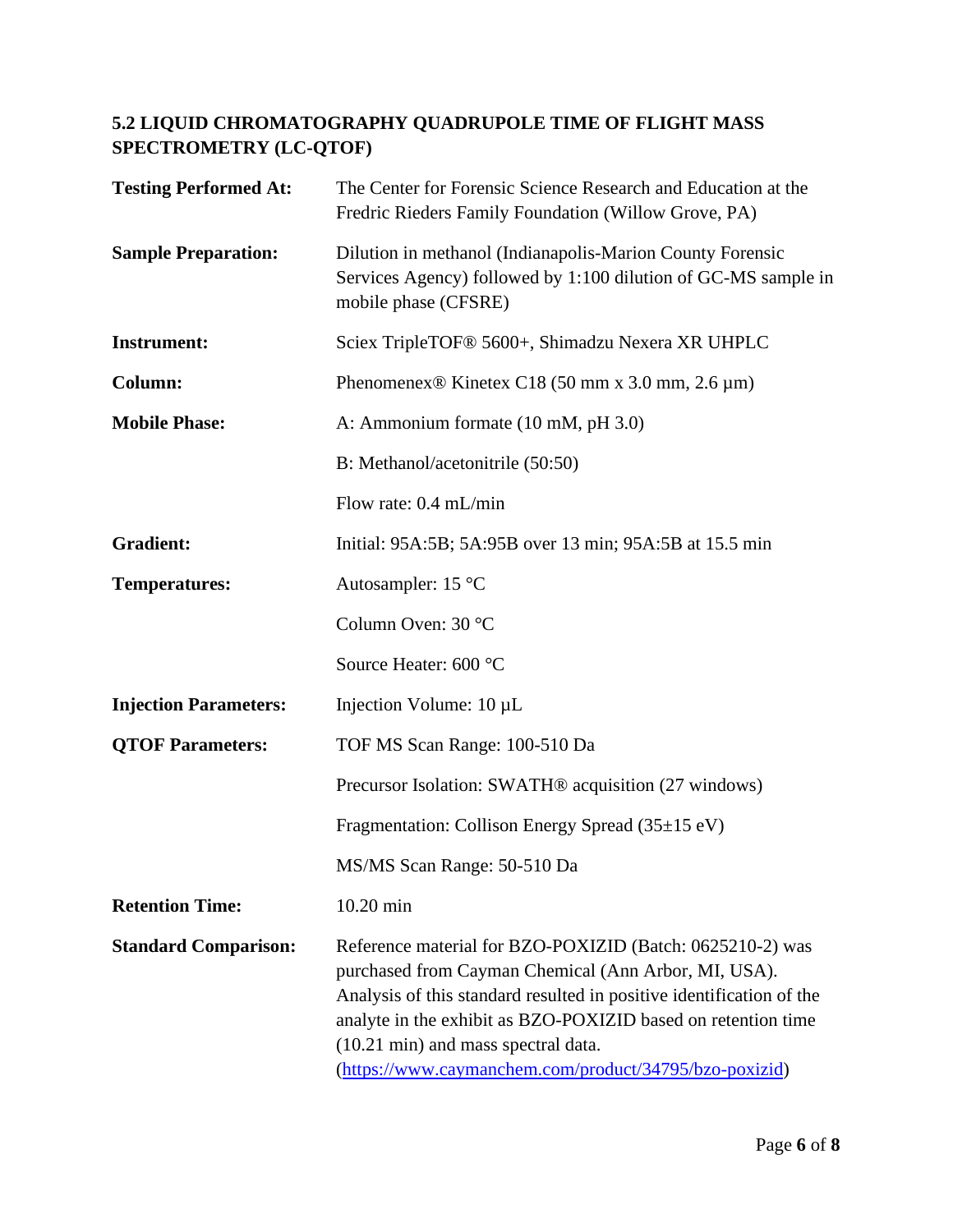# **Extracted Ion Chromatogram: BZO-POXIZID**